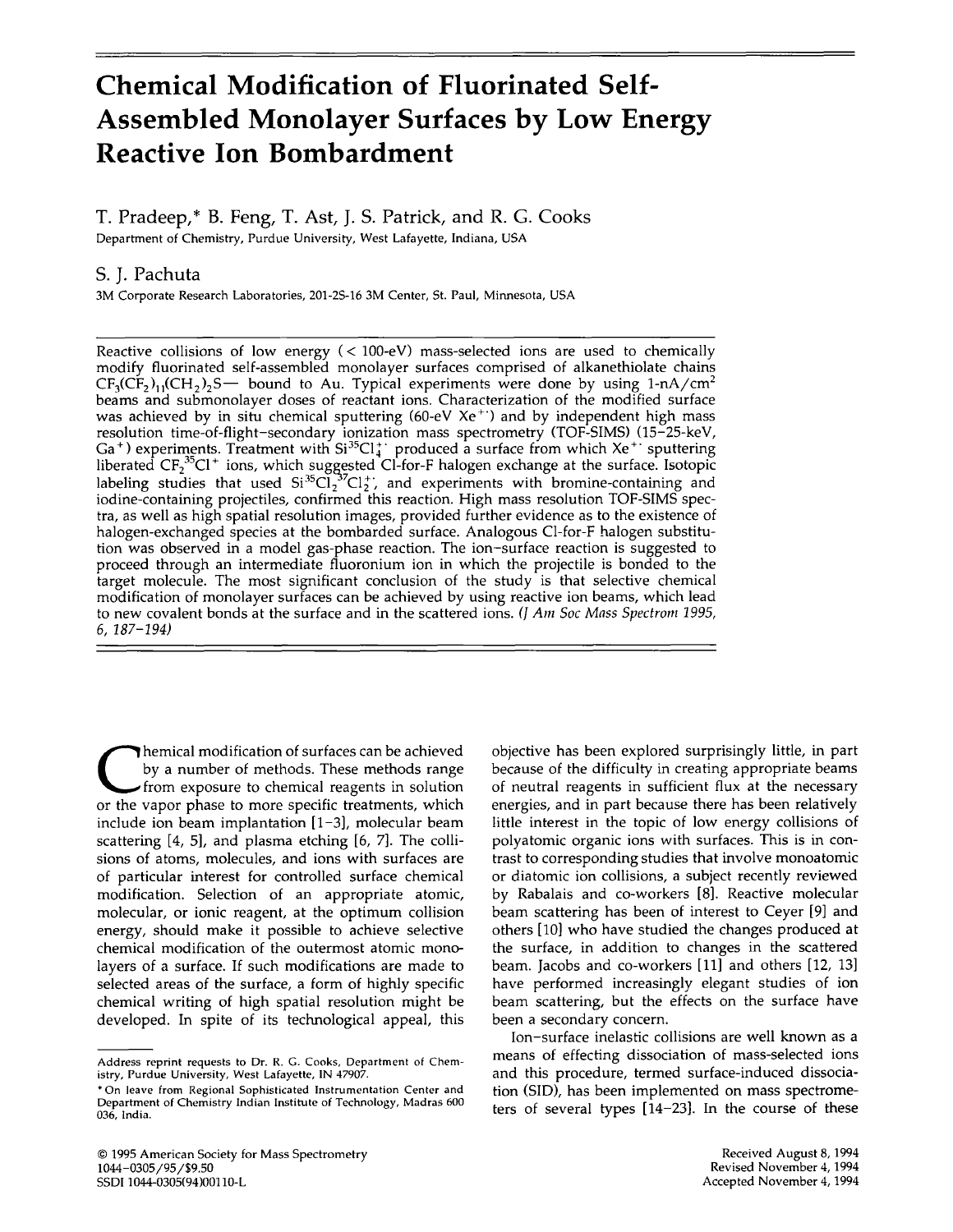studies, reactive collisions often have been observed. Early studies showed that fluorine atoms can be picked up from the surface by ionized metal carbonyls, whereas hydrogen and alkyl group abstraction often was observed by aromatic and other ions [23-26]. Recently, a systematic study of some transition metal projectiles, as well as of a large number of group lIlA to VIIA atomic projectiles, revealed that  $MF<sub>m</sub><sup>+</sup>$  (*m* = 1-5) scattered products readily are observed upon collisions of atomic ions at fluorinated self-assembled monolayer (F-SAM) surfaces [27, 28]. By changing the nature of the surface and the scattering conditions, much is being learned about the mechanisms of these reactive scattering processes through study of the reactively scattered ions. The present paper also is concerned with reactive collisions of low energy  $(< 100$ eV) projectile ions at F-SAM surfaces, but attention is given to characterization of the chemically modified surface, rather than to the scattered ionic product, as was the case in previous work.

Surface modification is an almost inevitable consequence of abstraction of an atom from the surface by a projectile ion because a radical site is generally created. This radical may be stabilized by (1) elimination of an atom or group, which leads to the formation of an unsaturated bond, (2) reaction with an adsorbate molecule, or (3) reaction with an adjacent surfacebound chain to cause chain linking and radical propagation. If dissociation of the projectile occurs at the surface, a neutral fragment from this reaction is another candidate to become attached to the radical site .

#### **Experimental**

Fluorinated SAM surfaces  $CF_3(CF_2)_{11}(CH_2)_2S-Au$ , were provided by C. E. D. Chidsey; details of their preparation and properties are reported elsewhere [29, 30]. The surfaces were rinsed with hexane and air-dried before use. A fresh surface was used in each new experiment. All chemicals were from Aldrich (Milwaukee, WI) and were used as received. The ion-surface reaction experiments were studied in a custom-built, hybrid mass spectrometer of BEEQ geometry  $(B = magnetic sector, E = electric sector, and$ Q = quadrupole mass analyzer) [31). The projectile ions, generated by electron impact (70 eV,  $10^{-5}$  torr sample pressure), were mass and energy selected by using the Band E fields, respectively, and then decelerated to 60-eV laboratory translational energy for collision with the surface in the scattering chamber maintained at or below  $10^{-8}$  torr. The incident angle was fixed at 55° with respect to the surface normal and the scattering angle was 90° with respect to the incident beam direction. The primary ion current density was 1  $nA/cm<sup>2</sup>$  and the spot size was about 3 mm<sup>2</sup>. Typical bombardment times for surface modification ranged from 20 min to 2 h. Assuming  $10^{14}$  ions/cm<sup>2</sup> as the monolayer coverage, total ion doses of 20-min to 2 h bombardment correspond to 0.1 to 0.5 monolayer de-

position. Scattered ion mass spectra were recorded by scanning the quadrupole mass analyzer, with the secondary ion electrostatic analyzer operated to maximize detected scattered ion current. Chemical sputtering [32, 33] with  $60$ -eV  $^{132}$ Xe<sup>++</sup> as the projectile ion, was applied to examine the surface composition before and after prolonged reactive ion bombardment. Some surfaces also were examined by high resolution time-offlight secondary ionization mass spectrometry (TOF-SIMS) via a Charles Evans & Associates TFS series instrument (Redwood City, CA). Both high mass resolution spectra (15 keV,  $Ga<sup>+</sup>$ ) and high spatial resolution images (25 keV,  $Ga<sup>+</sup>$ ) were recorded. The static SIMS limit was not approached in these experiments. The samples were analyzed by TOF-SIMS some 2 days after bombardment in the BEEQ instrument. During this period, they were exposed to air, but the possible effects of this exposure were not studied. However, the F-SAM surfaces themselves have been shown to be unaffected by prolonged exposure to air [30]. Similarities were sought between the reactions that occur in ion-surface reactions and model ion-molecule reactions. For this purpose, a triple quadrupole mass spectrometer, Finnigan-MAT TSQ 700 (San Jose, CA) was used to examine the gas-phase ion-molecule reactions. Mass-selected projectile ions, produced by 70-eV electron impact ionization, were allowed to react with perfluorohexane (1 mtorr) at a nominal 2-eV laboratory collision energy in the second (rf-only) quadrupole. Product ions were recorded by scanning the third quadrupole.

#### **Results and Discussion**

Silicon-containing ions, like many other monatomic or polyatomic ions [28], undergo reactive scattering from fluorinated SAM surfaces and fluorine is incorporated into the scattered products. For example,  $SiCl<sub>n</sub><sup>+</sup>$  ( $n=$ 0-4) at laboratory collision energies between 20 and 60 eV yields scattered ions that include products due to (1) chemical sputtering, for example,  $C_3F_5^+$ ; (2) surface-induced dissociation, for example,  $SiCl<sup>+</sup>$ , as well as (3) products due to ion-surface reactions, for example,  $SiF^+$ ,  $SiClF^+$ , and  $SiCl_2F^+$  (Figure 1). Chemical sputtering products,  $C_nF_m^+$  ( $n = 1-3$ ,  $m = 1-5$ ), are most pronounced at higher collision energies, that is, above 40 eV; however, SID and ion-surface reaction products are generated efficiently even at lower collision energy. The reactively scattered ions  $SiF^+$ ,  $SiClF^+$ ; and  $SiCl<sub>2</sub>F<sup>+</sup>$  all contain fluorine derived from the surface. The occurrence of fluorine abstraction suggests that changes in the final chemical state of the surface must occur as a result of ion bombardment.

To investigate the changes that the reactive species have caused to the chemical nature of the surface, the surface itself must be characterized. Chemical sputtering mass spectra allow surface characterization because they reflect processes in which ionized fragments from the surface itself, or from an adsorbate, are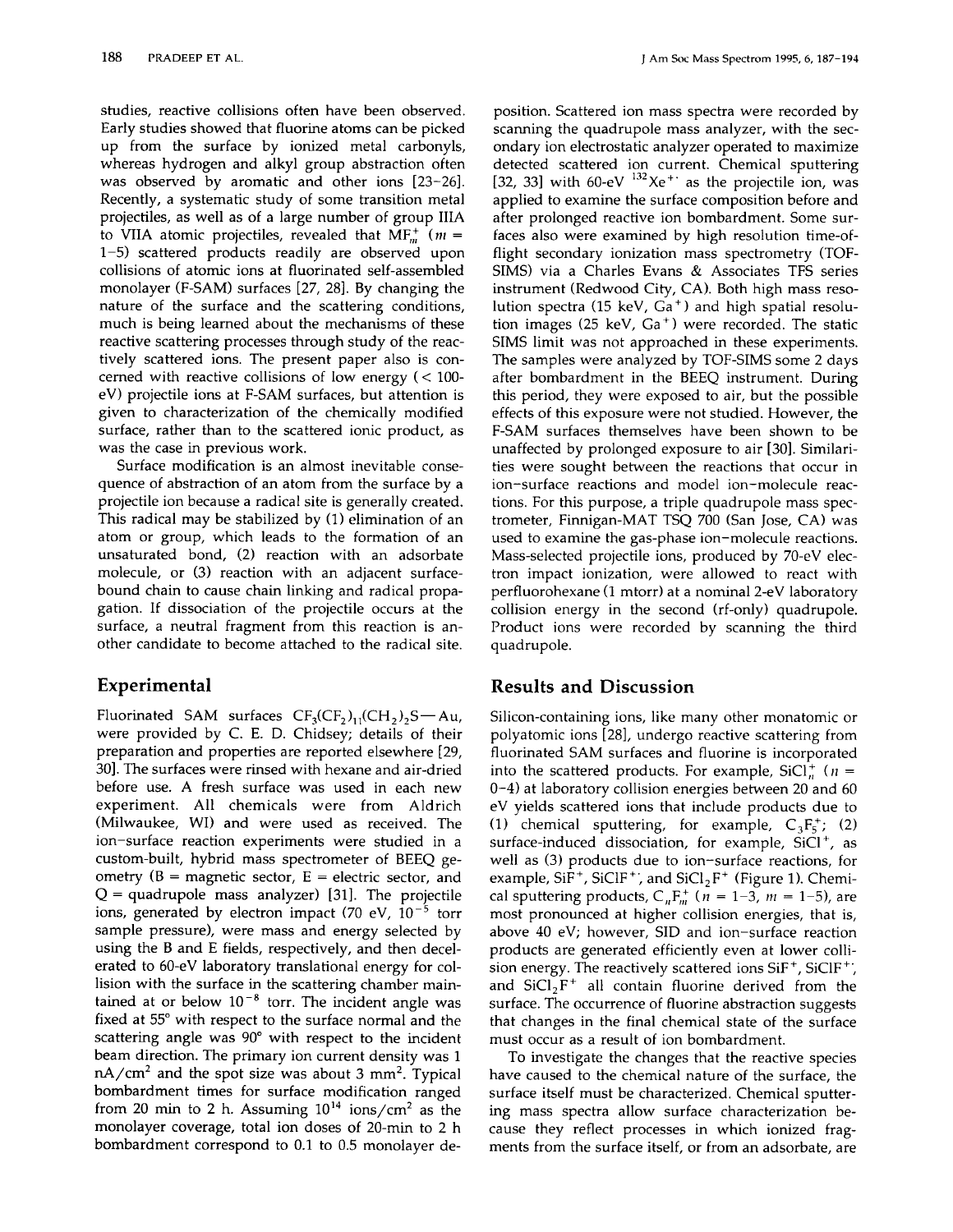

Figure 1. Scattered ion mass spectrum recorded upon 20-eV collision of a Si<sup>35</sup>Cl<sub>2</sub><sup>+</sup> projectile at a fluorinated SAM surface. Note the appearance of ion-surface reaction products  $SiCl<sub>2</sub>F<sup>+</sup>$ ,  $SiClF^+$ , and  $SiF^+$ .

ejected following a charge exchange process [32]. Therefore, chemical sputtering spectra were taken before and after prolonged ion bombardment with  $SiCl<sub>n</sub><sup>+</sup>$ beams. These spectra were obtained by using 60-eV  $Xe^{+}$  projectiles and they displayed changes induced at the surface as a result of prolonged reactive ion bombardment. For example, prior to  $Si^{35}Cl_4^+$  ion beam bombardment of the surface, no feature at  $m/z$  85  $(CF<sub>2</sub><sup>35</sup>C1<sup>+</sup>)$  could be observed in the Xe<sup>++</sup> chemical sputtering experiment; however,  $CF_2^{35}Cl^+$  ion was clearly observed after a 2-h surface exposure to a 60-eV  $Si^{35}Cl_4^+$  ion beam. This result was confirmed by an isotopic study via a  $Si^{35}Cl_2^{37}Cl_2^{+}$  projectile, and again attention was focused on the changes in the pattern of ions observed in the chemical sputtering spectra recorded before and after ion bombardment (Figure 2). Typical 60-eV Xe<sup>+</sup> chemical sputtering peaks,  $CF<sup>+</sup>$ *(m/z* 31), CF<sub>2</sub><sup>+</sup> *(m/z* 50), CF<sub>3</sub><sup>+</sup> *(m/z* 69), C<sub>2</sub>F<sub>3</sub><sup>+</sup> *(m/z*) 81), and  $C_3F_3^+$  ( $m/z$  93), were observed in both spectra, with some variation in intensity. Before  $Si^{35}Cl_2^{37}Cl_2^{+}$  bombardment, a low intensity peak, which may be due to an impurity, appeared at  $m/z$ 85, whereas no peak at *mrz* 87 was observed (Figure Za). After ion beam bombardment, peaks at *mrz <sup>85</sup>* and 87 in roughly equal abundance were recorded (Figure Zb). This result suggests, although it does not conclusively prove, that the peaks are due to  $CF_2^{\text{3D}}Cl^+$ and  $CF_2^{\,3}$ Cl<sup>+</sup>, respectively. The presence of these peaks indicates that the chemical conversion of  $-CF_3$  groups to  $-CF<sub>2</sub>Cl$  groups on the surface might have occurred upon reactive ion beam bombardment.

Static secondary ion mass spectrometry (SSIMS) has been used in characterization of SAM surfaces [34, 35]. Its advantages include high sensitivity, high mass and spatial resolution, and the ability to detect submonolayer quantities of organic materials. High resolution TOF-SIMS spectra via 15-keV Ga<sup>+</sup> ion bombardment further verified the results for the  $Si^{35}Cl_2^{37}Cl_2^+$  treated surface; they showed the expected exact masses and



Figure 2. Chemical sputtering spectra recorded upon 60-eV collision of <sup>132</sup>Xe<sup>++</sup> at a fluorinated SAM surface (a) before and (b) after bombardment with 60-eV  $Si^{35}Cl_2^{37}Cl_2^{+}$  projectile for 2 h. Insets show portions of the spectra at high gain. Note the appearance of peaks at  $m/z$  85 and 87 in (b). Peaks at  $m/z$  81 and 93 are due to chemical sputtering (see text).

isotopic abundance ratios (Figure 3). The peaks due to Cl-for-F substitution again appear at the value of  $m/z$ 85 and 87. Note the doublet at the nominal value of  $m/z$  81; the low mass peak is due to  $C_2F_3^+$  (sputtering of the SAM surface), whereas the high mass peak originates from the hydrocarbon adsorbate  $(C_6H_9^+)$ . Low energy ion bombardment of surfaces may create radical sites in situ, which simultaneously or subsequently react with species that are generated by surface collision processes, including ion-surface reactions, SID, and chemical sputtering. The annealing of either ionic, radical, or neutral species to the F-SAM surface reactive sites would alter the chemical composition of the functional groups at the outermost atomic layers. Such chemical changes can be permanent if new covalent bonds (in this case,  $C-Cl$ ) are formed while old covalent bonds  $(C-F)$  are broken. The net result of such bond forming and breaking in this case is halogen exchange. A possible mechanism of halogen exchange is proposed in Scheme I, which illustrates reactions between a F-SAM surface, simplified as  $RC_2F_5$ , and a SiCl<sup>+</sup> projectile ion. Upon collision, the unsaturated projectile can form a  $Si-F-C$  bond at the terminal  $-C_2F_5$  group through a positively charged fluoronium ion. Subsequent fluorine transfer from an adjacent  $C \rightarrow F$  bond to the silicon will result in a new  $Si-F$  bond and leaves a free radical site at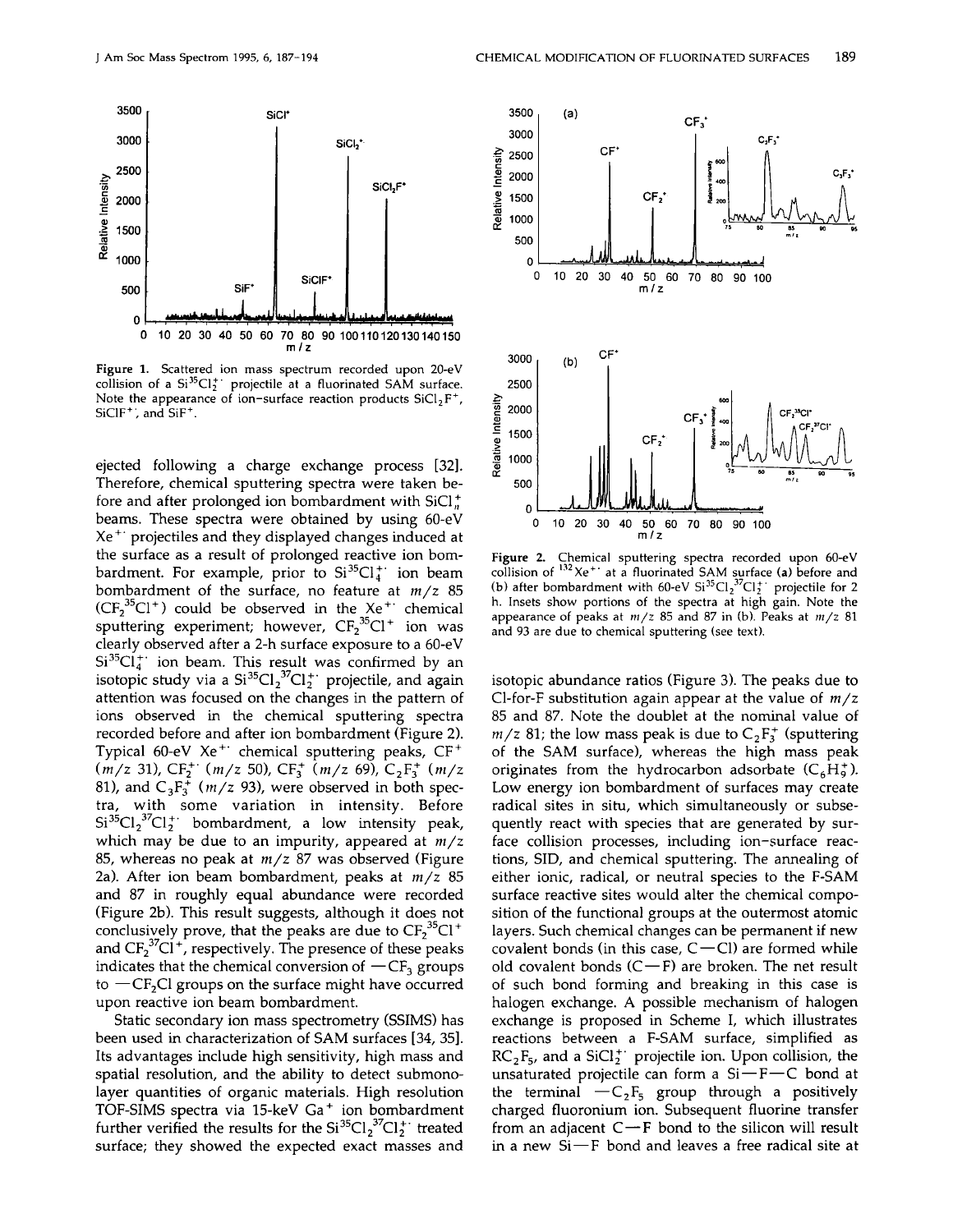

Figure 3. High resolution TOF-SIMS spectrum (15 keV,  $Ga<sup>+</sup>$ ) of a fluorinated SAM surface after bombardment with 60-eV  $Si^{35}Cl_2^{37}Cl_2^{+}$  projectile for 2 h. The mass scale calibration was done by selecting peaks of known identity (e.g.,  $CF^+$ ,  $CF_3^+$ , and  $C_2F_5^+$ ).

carbon. The intermediate thus formed is composed of two moieties, again bonded together through a fluoronium ion. This intermediate can dissociate to yield either (a) a surface-bound radical and a scattered product ion  $SiCl<sub>2</sub>F<sup>+</sup>$  or (b) a surface-bound olefin and an unstable gaseous ion  $SiCl<sub>2</sub>F<sub>2</sub><sup>+</sup>$ , which may fragment to give observed scattered products SiClF<sup>+</sup> and  $SiCl<sub>2</sub>F<sup>+</sup>$ . The fluoronium intermediate may also rearrange to form a  $C-Cl$  bond that leads to  $(c)$  the formation of SiClF<sup>+</sup>' and the Cl-for-F modified surface. The observation of the chemical sputtering product  $CF_2Cl^+$  indicates that the chlorine is most likely bonded to the outermost carbon of the fluoroalkyl chain.



Scheme I. Possible mechamism for halogen exchange between  $SiCl<sub>2</sub><sup>+</sup>$  and a fluorinated SAM surface (RC<sub>2</sub>F<sub>5</sub>).

There are a number of additional mechanistic issues that need attention. The illustrated mechanism implies that the fluoronium ion in the reactive intermediate binds at the second carbon of the fluoroalkyl chain, whereas the free radical site is at the terminal carbon. This allows the chlorine of the projectile to attach to this carbon without further halogen exchange or rearrangement. It is also possible that the fluoronium ion is initially generated at the terminal carbon, which creates a radical site at the adjacent carbon atom. In this case, chlorine from the projectile is most probably bonded to the second carbon before it undergoes rearrangement and halogen exchange to yield  $CF_2Cl^+$  ions. Although the foregoing mechanistic suggestions are consistent with the experimental results, it is not claimed that alternative possibilities can be excluded. However, projectile penetration more deeply into the SAM structure at the collision energies employed seems highly unlikely; even at  $500$ -eV Xe<sup>++</sup> energy, the sampling was suggested to be limited to the uppermost portion of the SAM chains [35]. Another possibility is that instead of involving two carbons on the same chain, the silicon species may bridge across two adjacent fluoroalkyl chains. After the elimination of the  $Cl-Si-F^+$  moiety, a  $C-C$  single bond might then form between the two chains. The cleavage of  $C-F$ and  $C-Cl$  bonds, with concomitant formation of a  $C-C$  bond, is energetically more favorable than the formation of one  $C=C$  double bond between two carbons of the same chain. However, this linkage would significantly distort the orientation of both chains, because the spacing between unlinked chains in this type of F-SAM is around 6 Å [36] whereas the  $C-C$  bond length is about 1.5 Å. This cross chain  $C-C$  bond formation does not lead to the proposed halogen exchange at the surface, but it might be a competitive process that affects the outcome of surface modification.

The proposed mechanism accounts for all experimental observations; nevertheless, more direct evidence is needed to confirm that it does take place and that a covalent  $C-Cl$  bond has indeed been formed.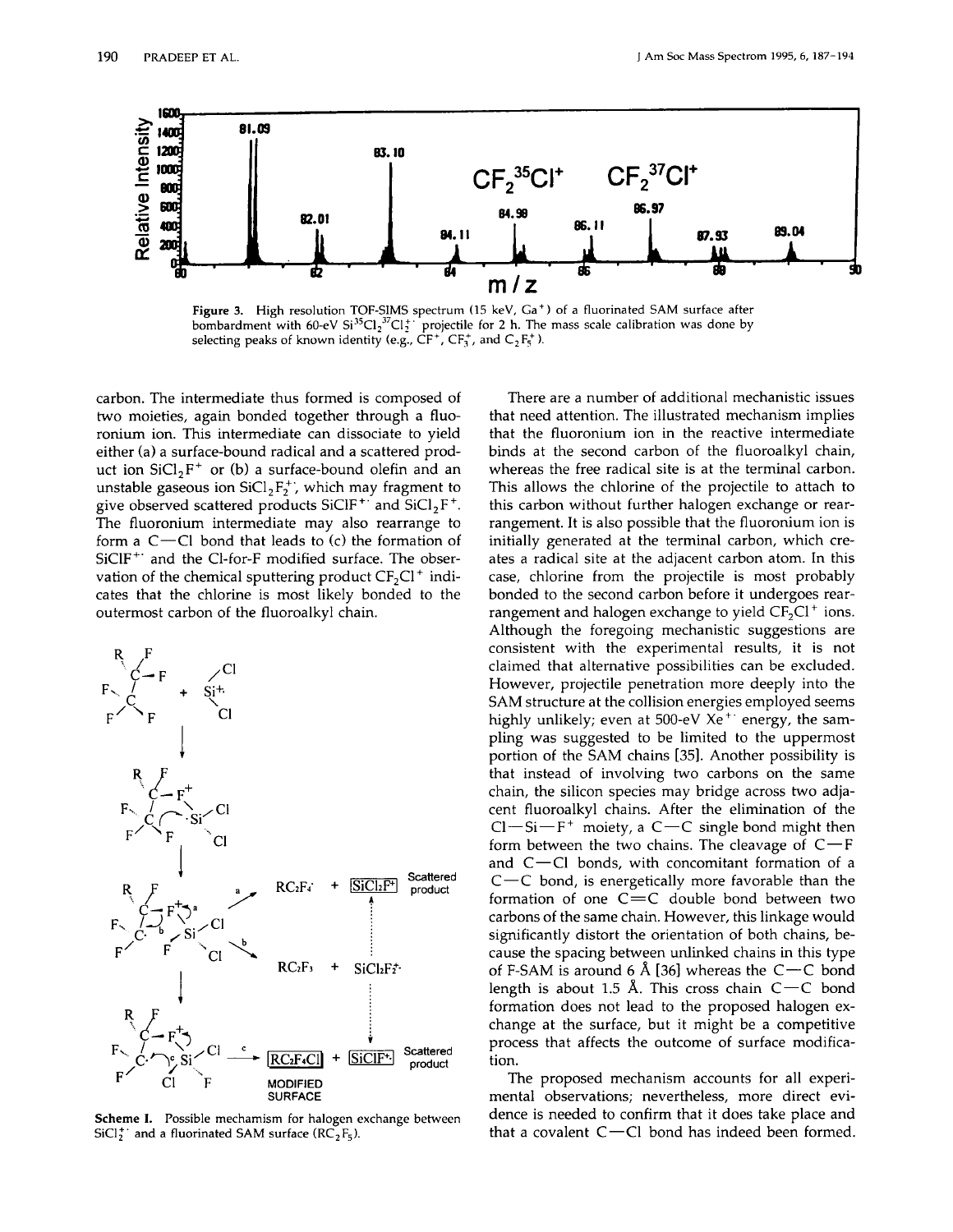We are currently investigating the probability of obtaining such information through techniques like electron energy loss spectroscopy. On the other hand, some alternative mechanisms can be ruled out based on the experimental evidence already available. For example, the possibility that  $SiCl<sub>4</sub><sup>+</sup>$  projectiles decompose at the surface to form CI and Si atoms and that upon sputtering with Xe<sup>+</sup>',  $CF_2^+$  and CI species recombine in the gas phase to produce  $CF_2Cl^+$  does not seem likely because  $CF_2^+$  and  $CF_3^+$  are much more abundant as sputtered surface fragments, and yet their products with CI atoms are not observed. Also, if Si were adsorbed at the surface, there should be some  $Si^{+}$  or  $SiF^{+}$  observed in the products [28]; none has been found in either Xe<sup>+</sup>' sputtering or TOF-SIMS experiments. Similar arguments could be put forward against a mechanism that involves adsorption of  $SiCl<sub>4</sub><sup>+</sup>$ or other silicon-containing species at the surface.

Surface bombardment with ions that contain halogens other than chlorine was performed in an attempt to generalize the reaction. In an experiment in which the fluorinated surface was bombarded with  $CH<sub>2</sub><sup>79</sup>Br<sup>+</sup>$ and C <sup>81</sup>Br' projectile ions (mass selected from *CH z*Br, as a doublet at  $m/z$  93) for 2 h, a new peak at  $m/z$ 129, which represents <sup>79</sup>BrCF<sub>2</sub><sup>+</sup>, appeared in the subsequent 60-eV Xe<sup>+</sup>' chemical sputtering spectrum (Figure 4). Although the peak at  $m/z$  131 is largely due to  $C_3F_5^+$ , a product of chemical sputtering of the surface, there is also a small contribution to the peak from  ${}^{81}BrCF<sub>2</sub>$ <sup>\*</sup> species. This is consistent with the fact that  $m/z$  93 projectile ions consist of 90% CH<sub>2</sub><sup>79</sup>Br<sup>+</sup> and  $10\%$  C<sup>81</sup>Br<sup>+</sup>, as judged from the 70-eV electron impact mass spectrum of  $CH<sub>2</sub>Br<sub>2</sub>$ . In another experiment, a copper grid (50 mesh, O.Ol-in wire diameter) was placed in front of the surface during the 2-h bombardment. TOF-SIMS images for the  $CH_2^{79}Br^+$  bombarded surface showed that bromine was higher in intensity in exposed areas than in covered areas; by contrast, the intensity of fluorocarbon species, such as  $CF^{-}_{3}$  was lower in exposed areas (Figure 5). When  $CH_2^+$  $^{81}_{8}Br^+$ *(m/z* 95) was used as the projectile ion under identical (*m*/*z* 95) was used as the projectile ion under identical conditions, the peak at *m*/*z* 129 (<sup>79</sup>BrCF<sub>2</sub><sup>+</sup>) disappeared, as expected, whereas the peak at *m/z* <sup>131</sup> increased noticeably in abundance. Analogous experiments that used  $CH_2I_2^+$  as the projectile gave the corresponding product  $CF<sub>2</sub>I<sup>+</sup>$ , the presence of which also was confirmed by high resolution TOF-SIMS. The foregoing studies provide further support for the conclusion that the outermost portion of a fluorinated self-assembled monolayer surface can be modified to yield  $-CF<sub>2</sub>X$  groups by reactive ion bombardment.

The chemical nature of the projectile, as well as the surface exposure time, also affects the outcome of surface modification experiments. For example, by using  $P^{35}Cl_3^+$  as the projectile, the sputtering product diagnostic of CI-for-F halogen exchange namely,  $CF<sub>2</sub>Cl<sup>+</sup>$  ( $m/z$  85), was observed after 20-min bombardment (Figure 6). Although the peak at *mrz* 85 also could be due to  $PClF^+$ , the fact that no peak that



Figure 4. Partial chemical sputtering spectra recorded upon 60-eV collision of  $^{132}Xe^+$  at a fluorinated SAM surface (a) before and (b) after bombardment with 60-eV  $CH_2^{\prime9}Br^+$  (mass selected  $m/z$  93 from  $CH_2Br_2$ ) for 2 h. Note the appearance of the peak at *mlz* 129 in (b). Alternative species given in parentheses are discussed in the text.

corresponds to the fragment  $PCl^{+}$  was observable at  $m/z$  66 in the chemical sputtering spectra indicates that it is highly unlikely that  $m/z$  85 represents PCIF<sup>+</sup> To achieve a similar result in Cl-for-F exchange, it took 2 h of bombardment with a  $SiCl<sub>4</sub><sup>+</sup>$  projectile (Figure 2b), but only 20 min with a  $\text{PCl}_3^+$  projectile (Figure 6b). With a  $C^{79}Br_3^+$  projectile, 20-min bombardment showed no evidence of significant Br-for-F halogen exchange, but after 2 h, the expected product  $CF<sub>2</sub>Br<sup>+</sup>$ was observed. Ion beam dose dependence indicates the rate differences for various surface processes that are involved in modification.

A study that used  $P^{35}Cl^{+}$  projectile ions at 60-eV collision energy showed PF<sup>+</sup> and PClF<sup>+</sup> as scattered ion-surface reaction products (Figure 7). Chemical sputtering peaks are also intense in this spectrum. It is difficult to determine the relative contribution of phosphorous and CF to these peaks because they both have the mass of 31 u. However, based on previous results, formulas in parentheses in the figure represent the probable compositions of the minor components. The occurrence of extensive fluorine abstraction from the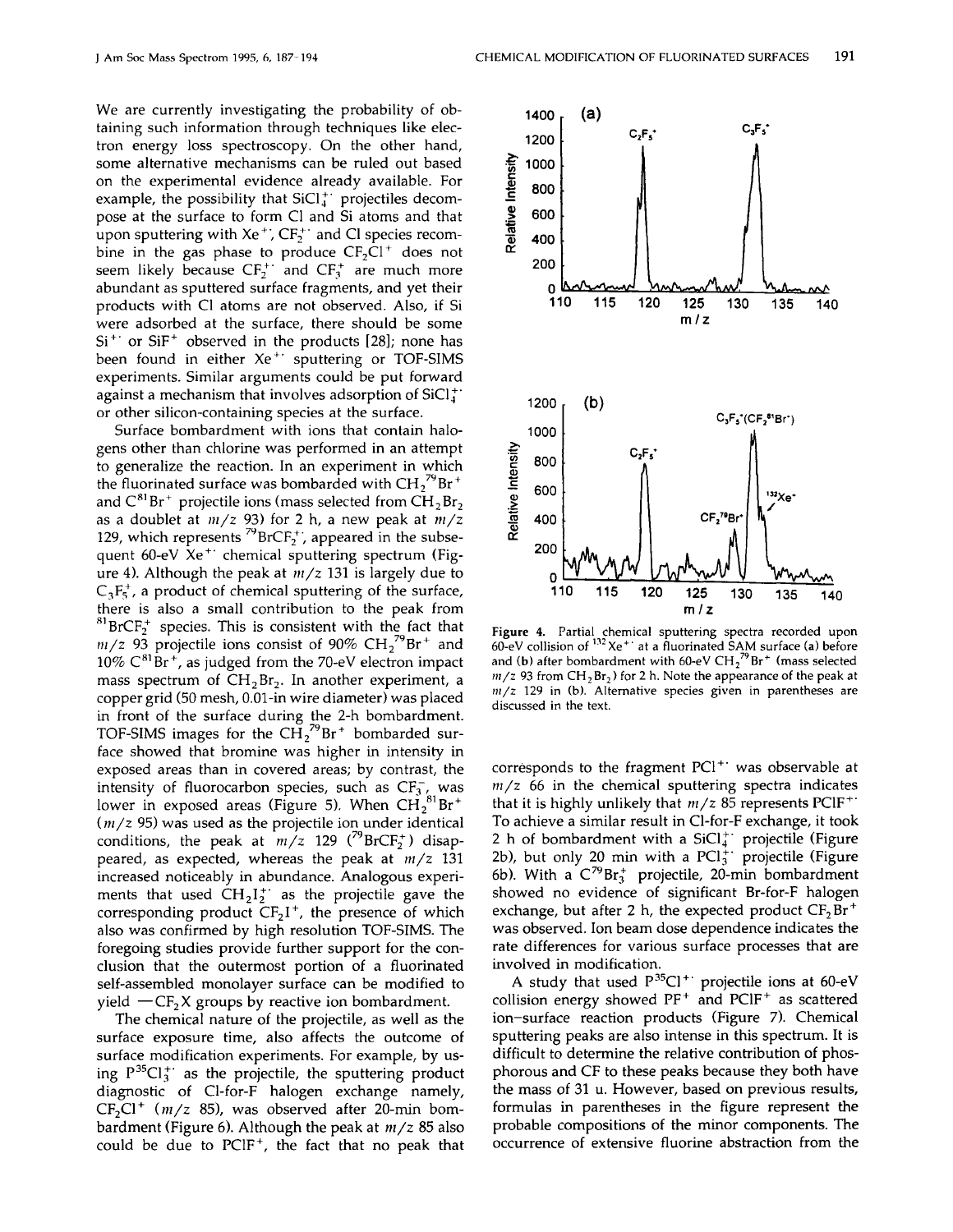

Figure 5. TOF-SIMS images (25 keV,  $Ga<sup>+</sup>$ ) of (a)  $CF<sub>3</sub><sup>-</sup>$  and (b) Br<sup>-</sup> from a  $\text{C}^{81}\text{Br}^+$  and  $\text{CH}_2^{\ 79}\text{Br}^+$  doublet (*m/z* 93) bombarded fluorinated SAM surface. The ion beam was patterned with a copper grid (50 mesh, O.OI-in. wire diameter). Note the decrease of  $CF_3^-$  intensity and increase of Br<sup>-</sup> intensity in exposed relative to unexposed areas. (Darker regions represent higher intensity of species monitored.)

surface can be accompanied by its substitution with chlorine, as indicated by the presence of  $CFCI<sup>+</sup>$  and  $CF<sub>2</sub>Cl<sup>+</sup>$  in the scattered ion beam. The surface itself was not examined in these experiments; however, model gas-phase ion-molecule reactions with a PCI<sup>+</sup> projectile and  $C_6F_{14}$  collision gas were investigated. Product ion spectra showed the formation of PClF<sup>+</sup>, PClF<sub>2</sub><sup>+</sup>, C<sub>6</sub>F<sub>12</sub><sup>+</sup>, and C<sub>6</sub>F<sub>12</sub>Cl<sup>+</sup> as major features (Figure 8). This last species represents the gas-phase Cl-for-F halogen substitution product and, as such, appears to arise by a process that is the analog of the process that takes place upon ion-surface collision.

A limited amount of thermochemical data that pertain to these ion-surface reactions is available. For example, the gas-phase reaction,  $CH_2Br^+ + CF_4 \rightarrow$  $CH_2F^+$  +  $CF_3Br$  is endothermic by 43 kcal/mol [37]. In spite of its probable unfavorable thermochemistry,  $CH<sub>2</sub>Br<sup>+</sup>$  was found to undergo the Br-for-F substitu-



Figure 6. Partial chemical sputtering spectra recorded upon 60-eV collision of  $132$  Xe<sup>++</sup> at a fluorinated SAM surface (a) before and (b) after bombardment with 60-eV *p <sup>35</sup>CJ r* projectile for 20 min. Note the appearance of the peak at *mrz* 85 in (b). Alternative species given in parentheses are discussed in the text.



Figure 7. Scattered ion mass spectrum recorded upon 60-eV collision of a  $P^{35}Cl^{+}$  projectile at a fluorinated SAM surface. Note the relatively high intensity of ion-surface reaction products PF<sup>+</sup> and PCIF<sup>+</sup>. Alternative species given in parentheses are discussed in the text.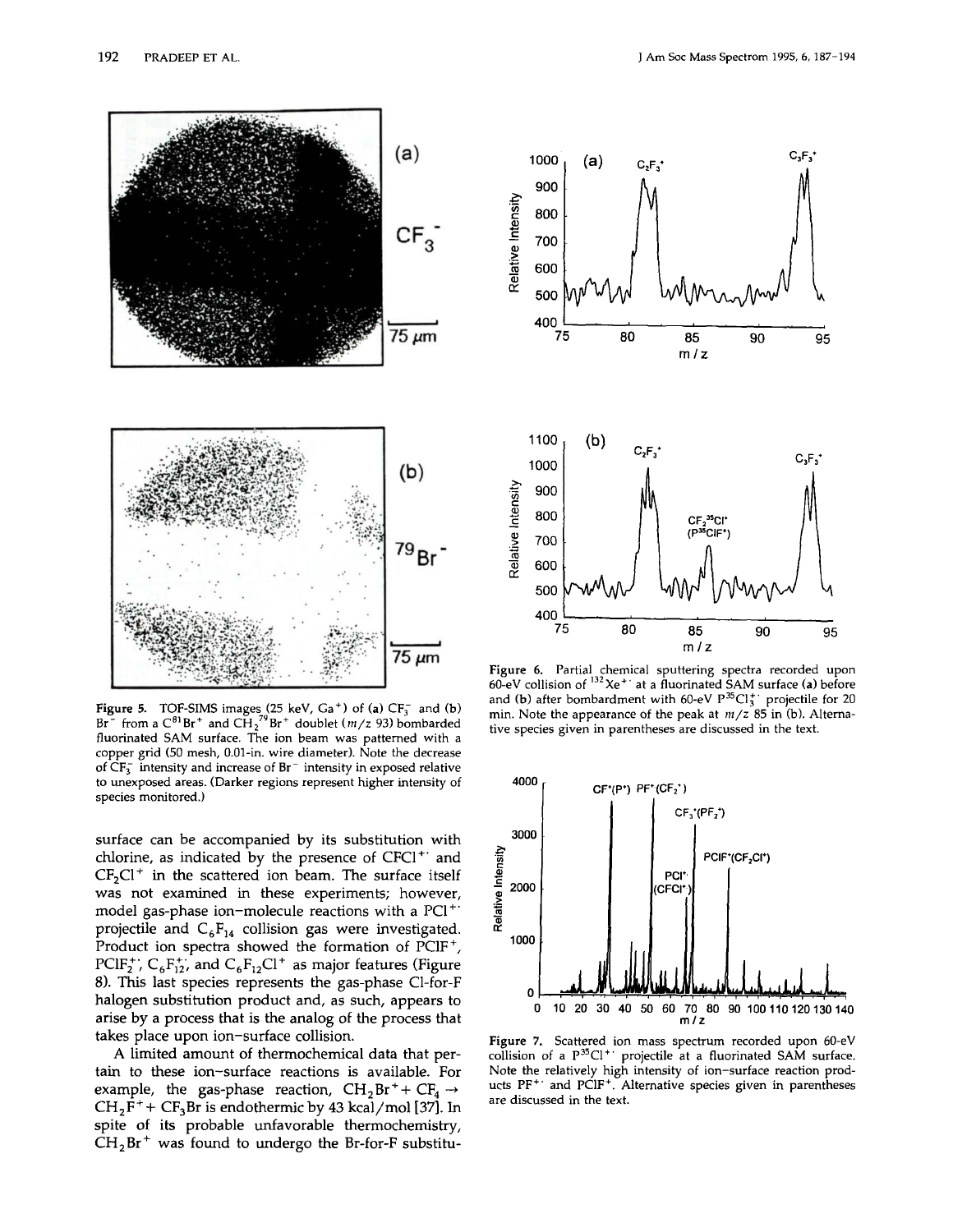

tion reaction in ion-surface collisions. This observation is in agreement with previous studies that indicate that F-SAM surfaces have a high efficiency of translational to internal energy transfer [24] and that thermodynamically unfavorable ion-surface reactions can be driven by the translational energy of the projectile ion [28].

### **Conclusion**

The most important finding of this study is that chemically selective surface modification can be achieved by "soft landing" of ion beams. The results point toward the development of a form of chemical writing on surfaces in which patterns are written in the appropriate chemical functional groups. Subsequent reactions at the modified surfaces, that use more conventional techniques, might then be used to further modify these sites. Exciting possible applications for such materials can be expected to exist in nanomagnetism, nonlinear optics, molecular electronics, and structure-based molecular design [38-41].

Some information on the mechanisms of ion-surface reactive collisions is already available [42-47] from studies of the scattered ionic products. In particular, the fluorine atom abstraction process has been suggested to occur by an oxidative addition mechanism. In this study, we have shown that associated selective chemical changes are induced at the surface and that surface analysis can reveal the processes that take place. Of particular interest is the case of formal halogen transfer between the projectile ion and the surface, for which evidence is presented from examination of both the scattered ion beam and the surface. In addition, the analogous gas-phase reaction has been shown to occur. More detailed mechanistic studies, such as confirmation of the proposed fluoronium ion intermediate, still await exploration.

#### **Acknowledgment**

This work was supported by the National Science Foundation (CHE 92-233791).

Figure 8. Partial product ion mass spectrum recorded upon gas-phase reaction between  $P^{35}$ Cl<sup>+</sup> and C<sub>6</sub>F<sub>14</sub> at 2-eV translational energy and I-mtorr pressure in the second quadrupole in a triple quadrupole mass spectrometer. Note the presence of peaks at  $m/z$  300 and 335 due to  $C_6F_{12}^+$  and  $C_6F_{12}Cl^+$ , respectively.

#### **References**

- 1. Rabalais, J. W.; Kasi, S. *Science* 1988, 239, 623-625.
- 2. Smidt, F. A. *CHEMTECH* 1989, 19,309-314.
- 3. Wilson, R. G.; Brewer, G. R. *Ion Beams with Application to Ion* Implantation; Wiley: New York, 1973.
- 4. Amirav, A.; Danon, A. Int. *J. Mass Spectrom. Ion Processes* 1990, 97, 107-113.
- 5. Scoles, G., Ed. *Atomic and Molecular Beam Melhods;* Oxford University Press: Oxford, 1988.
- 6. Coburn, J. W. *Pure Appl. Chem.* 1992, 64, 709-713.
- 7. Lou, J.-c.; Oldham, W. G.; Kawayoshi, H.; Ling, P. J. *Appl. Phys.* 1992, 71, 3225-3230.
- 8. Kasi, S. R; Kang, H.; Sass, C. S.; Rabalais, J.W. *SlIIf. Sci. Rep.* 1989, 10,1-104.
- 9. Ceyer, S. T. *Science* 1990, 249, 133-139.
- 10. Fenn. J. B. *Pure Appl. PI,ys.* 1982, 43(5), 349-378.
- 11. Martin, J. S.; Greeley, J. N.; Morris, J. R.; Jacobs, D. C. J. Chem. *Pluts,* 1992, 97, 9476-9479.
- 12. Akazawa, H.; Muruta, Y. J. Chem. Phys. 1990, 92, 5560-5568.
- 13. Willerding, B.; Heiland, W.; Snowdon, K. J. *Phys. Rev. LeU.* 1984, 53, 2031-2034.
- 14. Dekrey, M. J.; Mabud, Md. A.; Cooks, R. G.; Syka, J. E. P. Int. J. *Mass Speclrom.* Ion *Processes* 1985, 67, 295-303.
- 15. Lammert, S. A.; Cooks, R. G. ,. *Am. Soc. Mass Spectrom. 1991,* 2,487-491.
- 16. Riederer, D. E., Jr.; Miller, S. A.; Ast, T.; Cooks, R. G. J. *Am. Soc. Mass* Spectrom. 1993, 4, 938-942.
- 17. Wysocki, V. H.; Ding, J.-M.; Jones, J. L.; Callahan, J. H.; King, F. L. ,. *Am. Soc. Mass Spectrom.* 1992, 3, 27-32.
- 18. Li, G.; Duhr, A.; Wollnik, H. J. Am. Soc. Mass Spectrom. 1992, 3,487-492.
- 19. Le Meilleur, S.; Cole, R.; Clairet, F.; Fournier, F.; Tabet, J. c.; Blasco, T.; Beaugrand, c.; Devant, G. *Adv. Mass. Spectrom, 1989, l1A, 236-237.*
- 20. Williams, E. R.; Henry, K. D.; McLafferty, F. W.; Shabanowitz, J.; Hunt, D. F. f. *Am. Soc. Mass Specirom.* 1990, 1, 413-416.
- 21. Wright, A. D.; Despeyroux, D.; Jennings, K. R.; Evans, S.; Riddoch. A. *Org. Mass. Specirom,* 1992, 27, 525-526.
- 22. Ijames, C. F.; Wilkins, C. L. *Allal. Chem.* 1990, 62, 1295-1299.
- 23. Williams, E. R.; Jones, G. c, Jr.; Fang, L.; Zare, R. N.; Garrison, B. J.; Brenner, D. W. f. *Am. Chem. Soc.* 1992, 114, 3207-3210.
- 24. Morris, M. R.; Riederer, D. E., Jr.; Winger, B. E.; Cooks, R. G.; Ast, T.; Chidsey, C. E. D. Int. J. Mass Spectrom. Ion Processes 1992, 122, 181-217.
- 25. Somogyi, A.; Kane, T. E.; Ding, J.-M.; Wysocki, V. H. J. *Am. Chem. Soc.* 1993, 115,5275-5283.